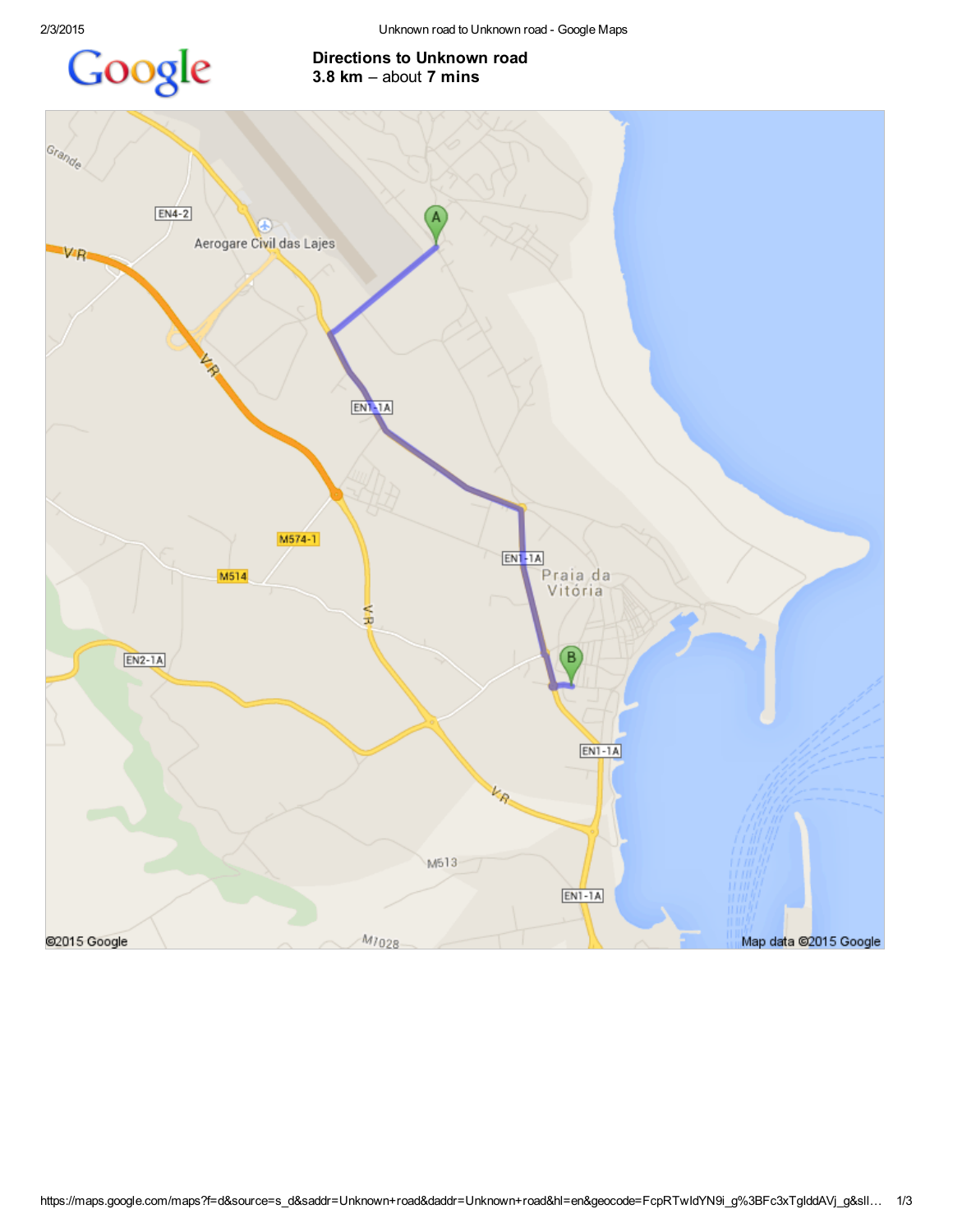

## Unknown road



1. Head southwest



2. Exit the roundabout About 1 min



go 800 m total 850 m

go 13 m<br>total 13 m

go 22 m<br>total 850 m

3. Slight left toward EN1-1A

Қ





go 1.7 km total 2.5 km